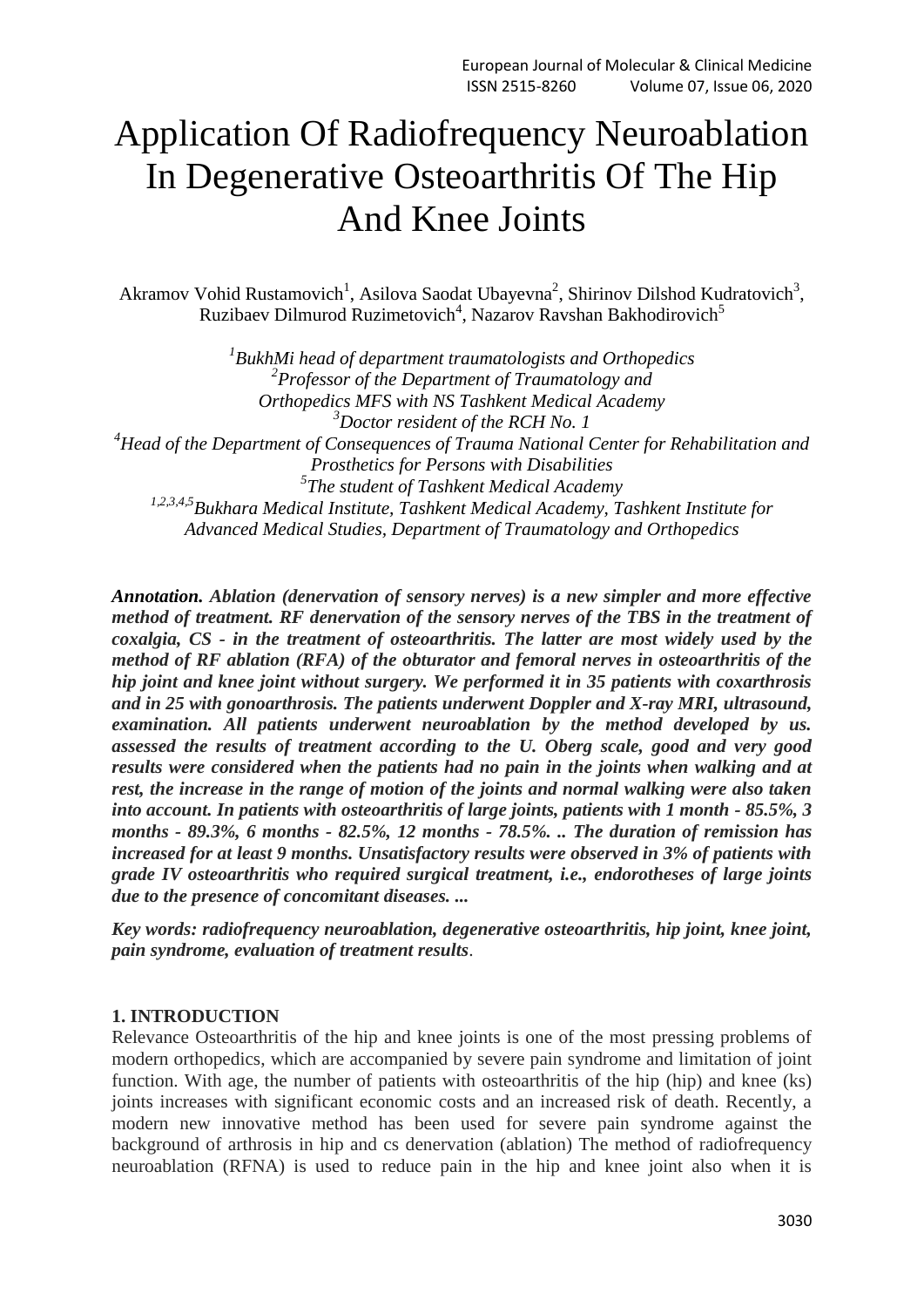impossible to replace the joint .. sensory nerves) is a new, simpler and more effective treatment. RF denervation of the sensory nerves, tbs, with coxalgia, cs - with osteoarthritis. The most widely used method of RF ablation (RFA) of the obturator and femoral nerves in osteoarthritis of the hip joint and knee joint without surgery.

RFNA is a safe and effective treatment that provides long-term pain relief by interrupting transmission from the affected organ through nociceptive signals to the central nervous system. The electrical current generated by radio frequency waves warms up a small area of nerve tissue, while the degeneration of a specific area is noted and pain signals are reduced. This method is simple, with this technique, in addition to local anesthesia, blockade of tbs and cs is not used, and various hormones and any hyaluronic acid are not used during its implementation. Regardless of its causes in the area of hip joint and, ks after the point application of waves of electric current to the nerves, the patient feels a significant reduction in pain in the pelvic and knee area.

The indications for the use of this technique are:

- 1. Degenerative joint diseases;
- 2. Osteoarthritis of the hip joint and knee joint;
- 3.Total hip arthroplasty and knee joint replacement (before or after surgery);
- 4.If there are contraindications for hip arthroplasty and knee joint replacement

 This method relieves pain, restores joint function, while there are few complications, as well as a decrease in the intake of pain medications. Since patients have systemic diseases, severe concomitant pathology and there are restrictions on the implementation of arthroplasty of the hip joint and CS in such cases, the RFA method can be performed.

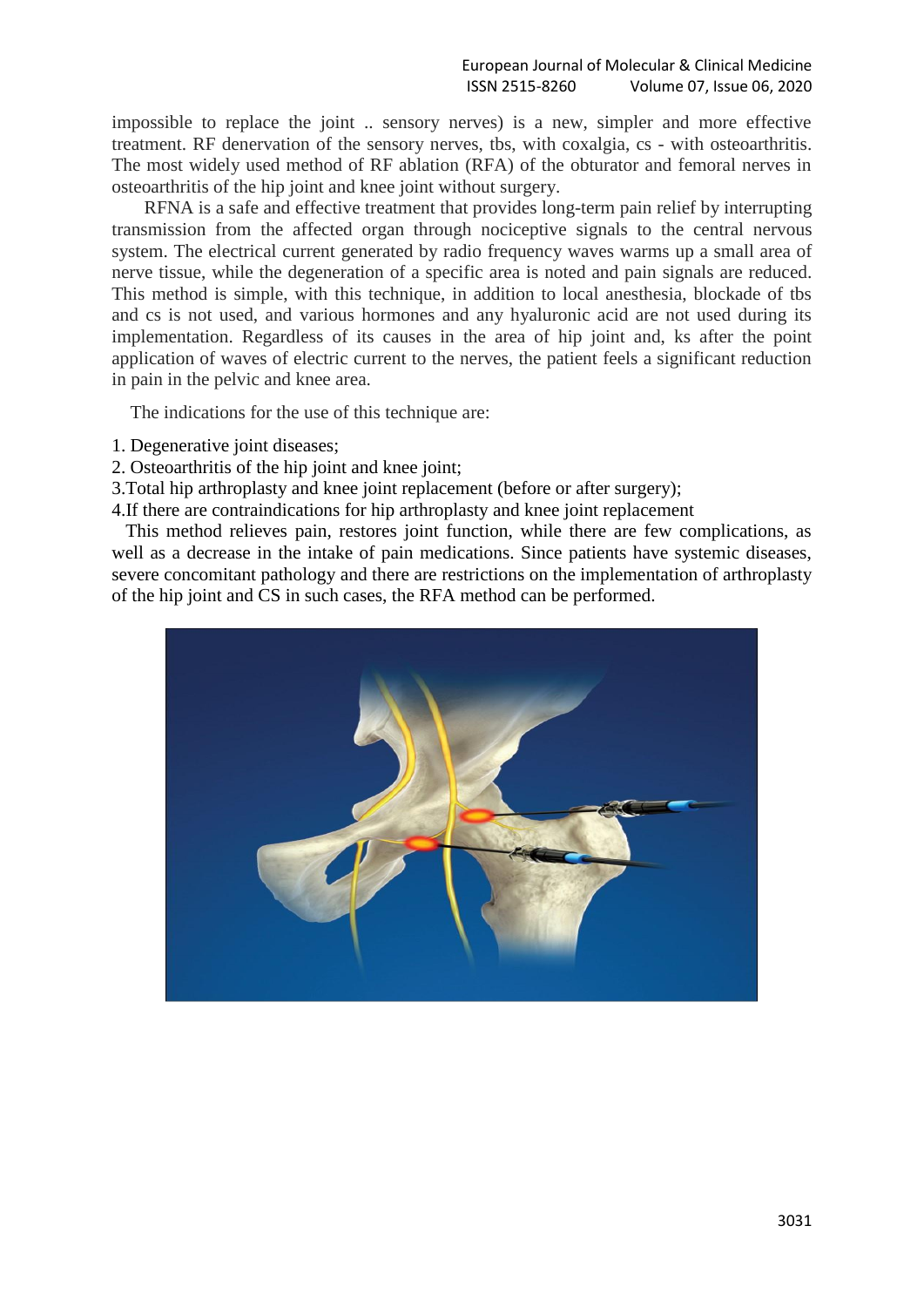

#### **2. RESEARCH MATERIAL AND METHODS.**

Under our supervision from 2018-2020, 60 patients with osteoarthritis of large joints were admitted to the traumatology department in the clinic of the multidisciplinary regional clinical hospital and the private clinic of Bukhara Starorthomed and the RCH # 1. Men - 25 and women -35. Of these, at the age of 30-45 years 6 (10%) patients, from 46-55 years old 13 (22%) patients, from 56-65 years old 18 (30%) patients and from 66 - over 23 years (38%) patients. Of these, 35 patients were with coxarthrosis and 25 with gonoarthrosis. The patients underwent Doppler ultrasonography and X-ray MRI, ultrasound, examination. All patients underwent neuroablation according to the technique developed by us.

 Long-term results were studied in all patients (35 with coxarthrosis and 25 with gonoarthrosis), according to three main symptoms: pain, mobility, walking of the patient. The average follow-up period with long-term results was 6 months. up to 1 year, the evaluation of the results of treatment was carried out according to the scale of **W. Oberg.**

These signs were divided into 3 categories: they were rated at 11 and 12 points each. Evaluation of results can be carried out in two ways, in terms of absolute or relative indicators. We have evaluated the absolute values of the sum of points scored by patients before and after treatment of large joints.

To assess the functional state of patients before and after treatment, neuroablation was carried out after the method developed by us (from 0 to 7 in increasing order, that is, from the absence of pain - 11-12 points, to pronounced and constant - 0 points).

- the degree of mobility of the hip and knee joint was assessed normally over 90 degrees, with abduction up to 30 degrees - 11-12 points, before ankylosis in a vicious position - 0 points. Assessment of the state of walking was assessed from 11-12 points, when the patient could not walk - 0 points. Summing up the scores for the parameters - pain, mobility, walking, the results of the functional state of the hip and knee joints were assessed. The result of the sum of points 11-12 was assessed by us as very good, 10 points - good; 9 points - average; 8 points - mediocre; 7 or less points is bad.

The severity of the pain syndrome shows the effectiveness of this method, that immediately the pain decreases for a long time and the patients' ability to work quickly recovers. (Table 1)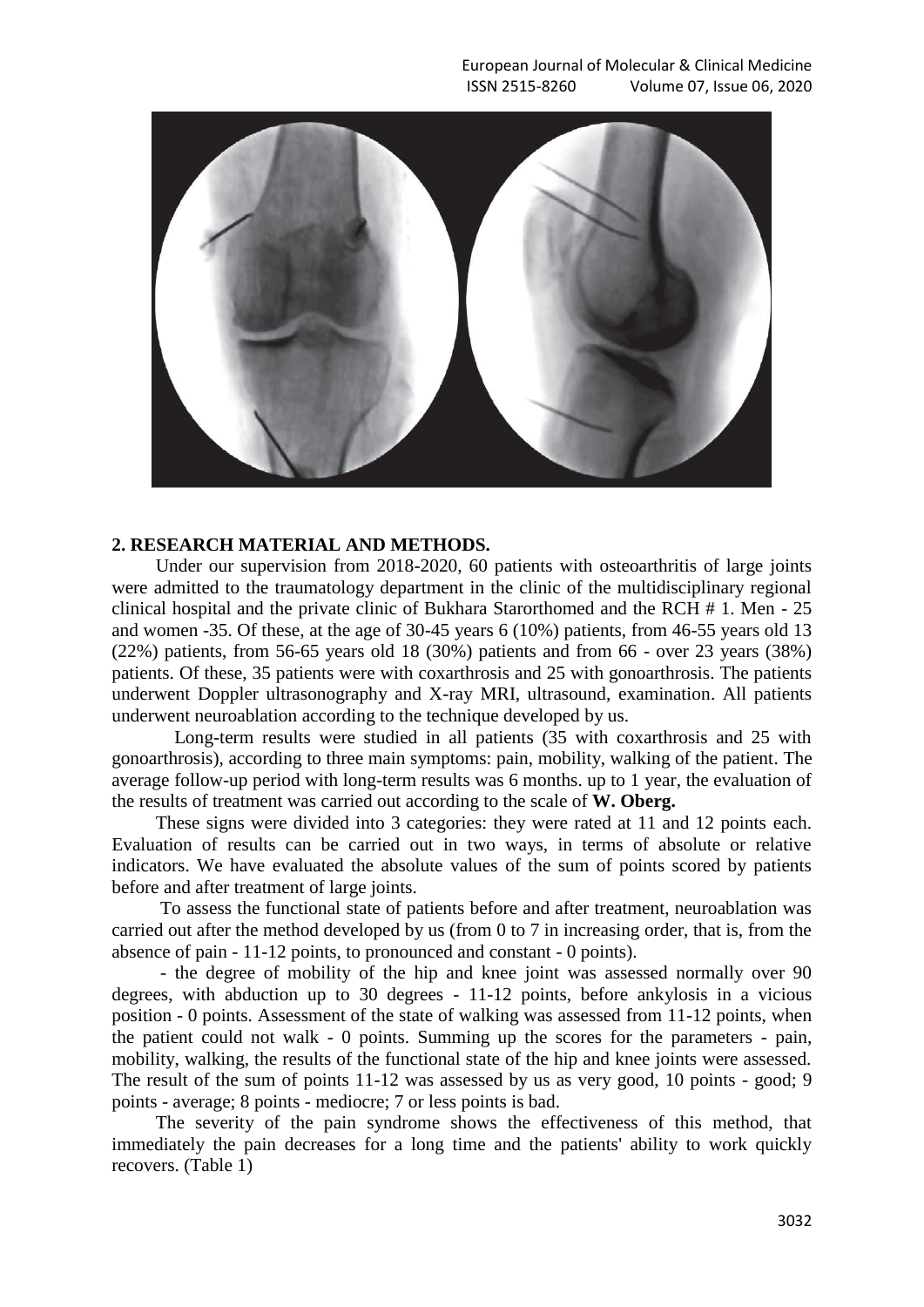| Table 1                                                                             |
|-------------------------------------------------------------------------------------|
| Severity of pain syndrome in patients with OA of the hip and knee joints before and |
| after RFA neuroablation                                                             |

| The nature of                                                               | The severity of the pain syndrome in points |                          |                           |                            |                 |                                    |              |  |
|-----------------------------------------------------------------------------|---------------------------------------------|--------------------------|---------------------------|----------------------------|-----------------|------------------------------------|--------------|--|
| the pain                                                                    | With                                        | coxaarthrosis patients   |                           | With gonoarthrosis<br>sick |                 | Total<br>Before after<br>treatment |              |  |
|                                                                             | <b>Before</b><br>treatment<br>35            | After<br>treatment<br>35 | Before<br>treatment<br>25 | After<br>treatment<br>25   | 60              | 60                                 |              |  |
| No pain                                                                     |                                             |                          |                           |                            |                 |                                    | 11           |  |
| easy or rare<br>pain, normal<br>activity                                    |                                             | 25<br>(75.%)             | $\overline{a}$            | 13(52%)                    | $\overline{a}$  | 38(63%)                            | 9            |  |
| slight<br>pain<br>while<br>walking,<br>quickly<br>disappears<br>during rest |                                             | 10(35%)                  |                           | 12 (48%)                   |                 | 22(37%)                            | $\tau$       |  |
| tolerable<br>pain limiting<br>activity                                      | $1(2,8\%)$                                  | $\overline{\phantom{0}}$ | 1(4%)                     | $\overline{a}$             | 2(3%)           | $\overline{a}$                     | 5            |  |
| severe<br>pain<br>while<br>walking,<br>excluding<br>any activity            | 5(14)<br>$,2\%$ )                           |                          | $5(20\%)$                 | $\frac{1}{2}$              | 10<br>(16%)     | $\overline{a}$                     | 3            |  |
| pain<br>severe<br>even at night                                             | 13(3)<br>$7,2%$ )                           |                          | 7<br>(28%)                |                            | 20(34%)         | $\qquad \qquad -$                  | $\mathbf{1}$ |  |
| pronounced<br>and constant                                                  | 16(4)<br>$5,8%$ )                           |                          | 12(48%)                   |                            | 28(47%)         | $\blacksquare$                     |              |  |
| Total                                                                       | 35<br>$(100\%)$                             | 35<br>$(100\%)$          | 25<br>$(100\%)$           | 25<br>$(100\%)$            | 60<br>$(100\%)$ | 60                                 |              |  |
| Average<br>score                                                            | 5,2                                         | 9,8                      | 5,5                       | 9,2                        |                 |                                    |              |  |

As can be seen from the table, after treatment with coxaarthrosis, out of 35 patients, 25 patients had easy or rare pain, normal activity; in 10 patients - slight pain while walking, which quickly disappeared during rest. Severe nocturnal and severe and persistent pain was not observed.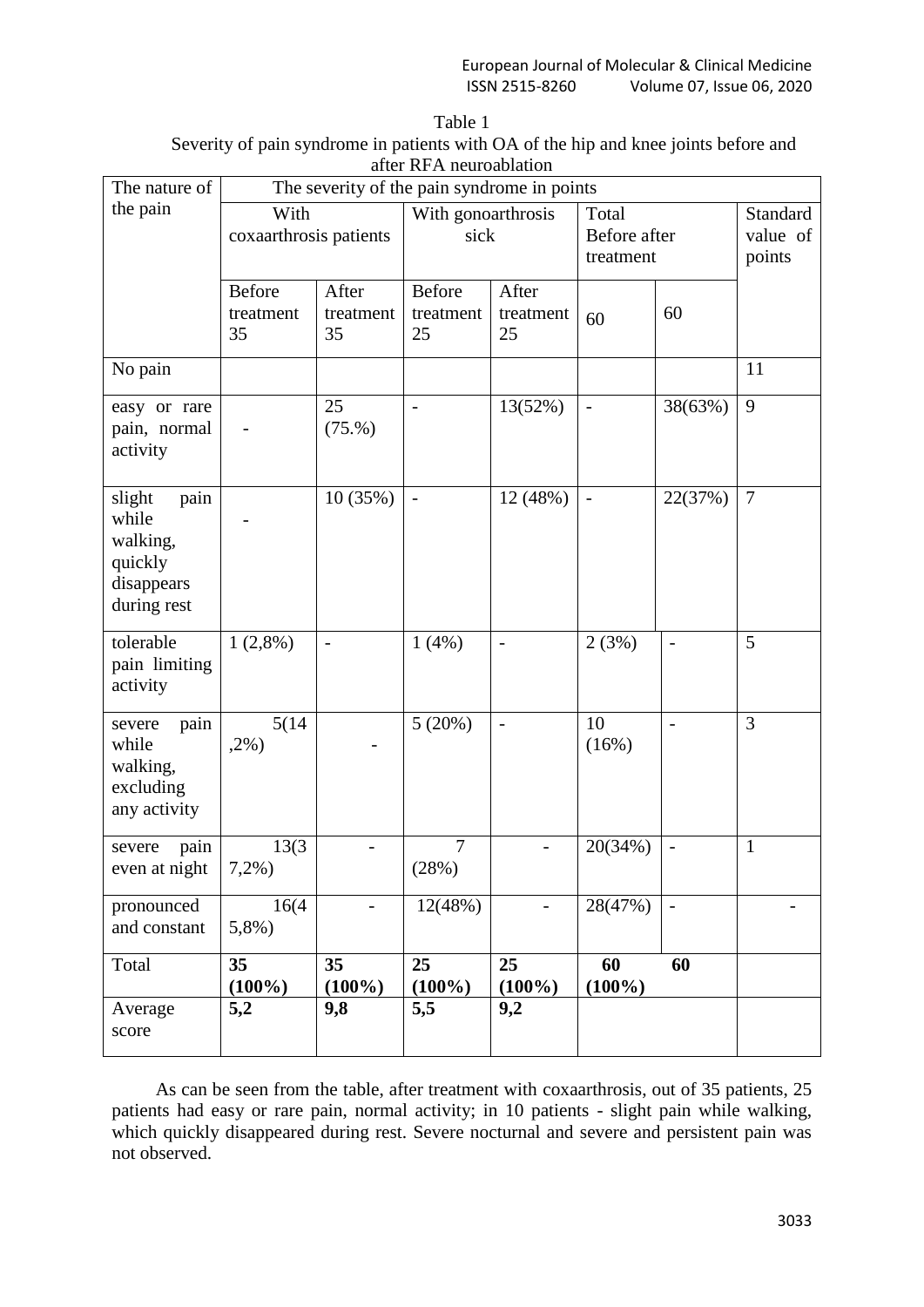After treatment with gonoarthrosis, out of 25 patients, 13 patients showed mild or rare pain, normal activity; in 12 patients, slight pain while walking, also quickly disappeared during rest. Severe nocturnal pain, severe and persistent, was not observed.

We also studied the degree of mobility of the hip joint in the observed patients after surgery.  $T<sub>11</sub>$ 

| Table 2                                                                             |
|-------------------------------------------------------------------------------------|
| Mobility degree in patients with OA of the hip and knee joints before and after RFA |
| neuroablation                                                                       |
|                                                                                     |

| Degree of mobility  | The degree of hip mobility in points |           |                    |                        |        |         |                |
|---------------------|--------------------------------------|-----------|--------------------|------------------------|--------|---------|----------------|
|                     | With coxarthrosis                    |           | With gonoarthrosis |                        | Total  |         | Nor            |
|                     | <b>Before</b>                        | After     | <b>Before</b>      | After                  |        |         | value          |
|                     | treatment                            | treatment | treatment          | treatment              | before | after   | of             |
|                     |                                      |           |                    |                        |        |         | points         |
| flexion: more than  |                                      | 14 (40%)  |                    | $10(40\%)$             |        | 24(40%) | 11             |
| 90<br>degrees,      |                                      |           |                    |                        |        |         |                |
| abduction:<br>up to |                                      |           |                    |                        |        |         |                |
| 30 degrees          |                                      |           |                    |                        |        |         |                |
| flexion:<br>80-90   |                                      | 11 (31%)  |                    | 9(36%)                 |        | 20(34%) | 9              |
| degrees,            |                                      |           |                    |                        |        |         |                |
| abduction:<br>less  |                                      |           |                    |                        |        |         |                |
| than 15 degrees     |                                      |           |                    |                        |        |         |                |
|                     |                                      |           |                    |                        |        |         |                |
| flexion: $60 - 80$  | 5(14%)                               | 8(23%)    | 6(24%)             | 4(16%)                 | 11     | 12(20%) | $\overline{7}$ |
| degrees the patient |                                      |           |                    |                        | (18%)  |         |                |
| can reach the foot  |                                      |           |                    |                        |        |         |                |
| flexion: $40 - 60$  |                                      |           |                    |                        | 18     |         | 5              |
|                     | 10(28%)                              | 2(6%)     | 8 (32%)            | 2(8%)                  | (30%)  | 4(6%)   |                |
| degrees             |                                      |           |                    |                        |        |         |                |
| flexion less than   | 16(                                  |           | $10(40\%)$         |                        | 26     |         | $\overline{3}$ |
| 40 degrees          | 45%)                                 |           |                    |                        | (44%)  |         |                |
|                     |                                      |           |                    |                        |        |         |                |
| movement,<br>no     | 4(1)                                 |           | 1(4%)              |                        | 5(8%)  |         |                |
| slight deformation  | $3%$ )                               |           |                    |                        |        |         |                |
| Total               | 35                                   | 35        | 25                 | 25                     | 60     | 60      |                |
|                     | $(100\%)$                            | $(100\%)$ | $(100\%)$          | $(100\%)$<br>$(100\%)$ |        |         |                |
| Average score       | 5,3                                  | 9,0       | 5,1                | 9,2                    |        |         |                |

The table shows that after treatment with coxaarthrosis out of 35 patients was noted: in 14 patients flexion: more than 90 degrees, abduction: up to 30 degrees; in 11 patients, flexion: 80 - 90 degrees, abduction: less than 15 degrees; in 8 patients, flexion: 60 - 80 degrees, the patient can reach the foot; in 2 patients, flexion: 40 - 60 degrees. Flexion less than 40 degrees, slight deformation and with ankylosis in the vicious position was not.

After treatment with gonoatrosis, out of 25 patients it was noted: in 10 patients, flexion more than 90 degrees, abduction up to 30 degrees; in 9 patients, flexion of 80 - 90 degrees, abduction less than 15 degrees; in 4 patients, flexion 60 - 80 degrees, the patient can reach the foot; in 2 patients, flexion of 40 - 60 degrees. Flexion less than 40 degrees, no active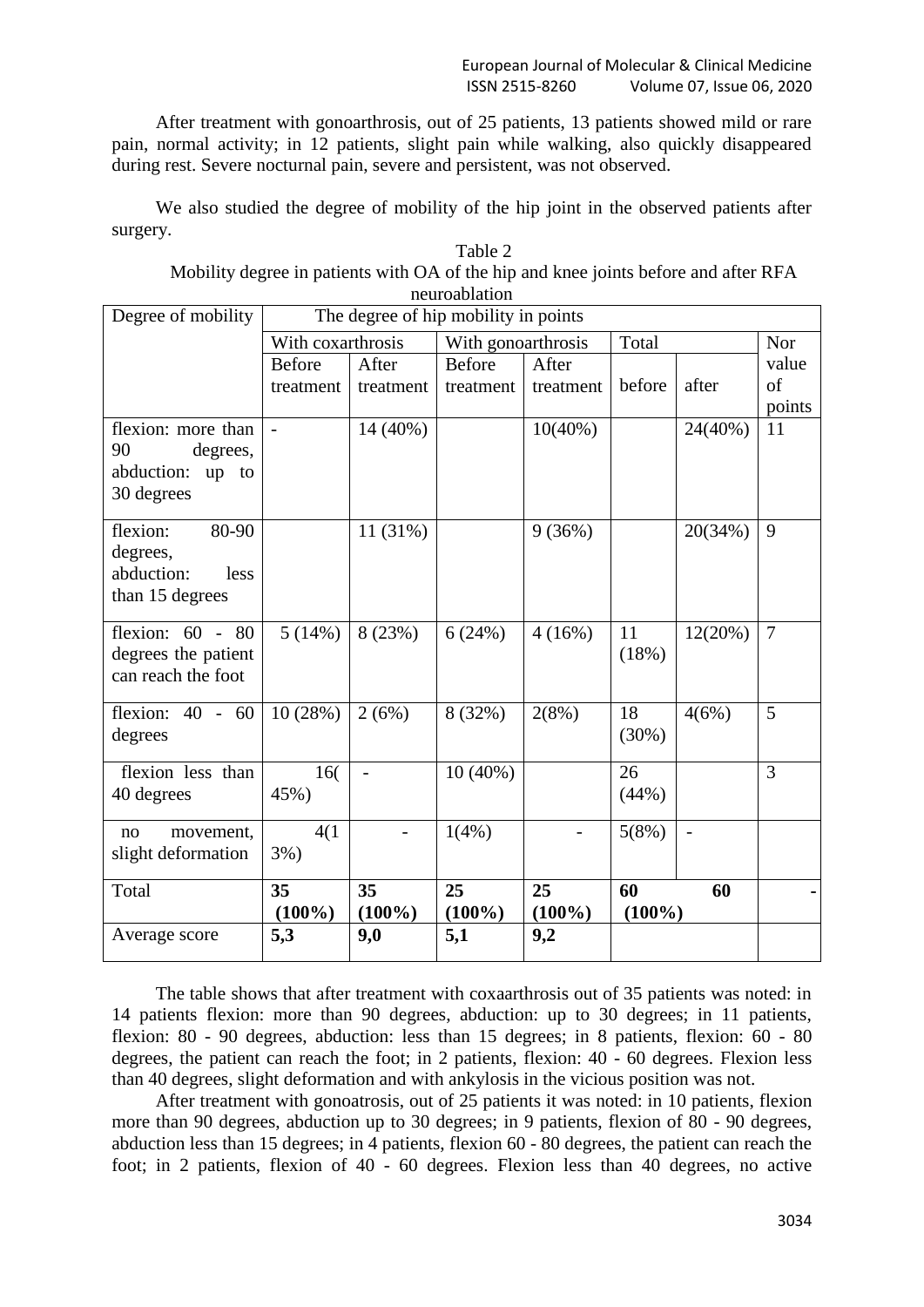movements, slight deformation. Ankylosis in a vicious position was not observed. When assessing the degree of mobility of the hip joint in patients after neuroablation RFA surgery, ankylosis was not revealed, the functions of the hip and cranial joints improved, the amplitude of joint movement increased.

The degree of restoration of the function of the affected joint was also judged by walking. Out of 60 (100%) patients with TBC 35 before the use of RFA neuroablation

5 could walk only with crutches and with one cane for less than 1 hour; difficult without a cane 14. Patients KS - 3 patients could walk only with crutches and with one cane for less than 1 hour; difficult - 14 patients without a cane.

| Table3                                                                                       |
|----------------------------------------------------------------------------------------------|
| Assessment of the state of walking in patients with OA of the hip and knee joints before and |
| after RFA neuroablation                                                                      |

| Walking                                                                                                                      | Assessment of the state of walking in points |                    |                            |                    |                                           |                                    |                |
|------------------------------------------------------------------------------------------------------------------------------|----------------------------------------------|--------------------|----------------------------|--------------------|-------------------------------------------|------------------------------------|----------------|
| condition                                                                                                                    | With coxaarthrosis                           |                    | With<br>gonoarthrosis      |                    | Total                                     | Normative<br>value<br>of<br>points |                |
|                                                                                                                              |                                              |                    |                            |                    | Before<br>After<br>treatment<br>treatment |                                    |                |
|                                                                                                                              | <b>Before</b><br>treatment                   | After<br>treatment | <b>Before</b><br>treatment | After<br>treatment |                                           |                                    |                |
| norm                                                                                                                         |                                              | 5(14%)             |                            | 5(2)<br>$0\%$ )    |                                           | 10(17%)                            | 11             |
| cane<br>no<br>slight<br>but<br>limp                                                                                          |                                              | 13(37%)            |                            | 9(36%)             |                                           | 22(37%)                            | 9              |
| with<br>$\mathbf{a}$<br>cane - can<br>walk for a<br>long time,<br>for a short<br>time<br>without a<br>cane<br>and<br>limping | 5(14%)                                       | 15(43%)            | 2(8%)                      | 8 (32%)            | 7(12%)                                    | 23(38%)                            | $\overline{7}$ |
| using one<br>for<br>cane<br>less than 1<br>hour;<br>difficult -<br>without<br>a<br>cane                                      | $14(40\%)$                                   | 2(6%)              | 8 (32%)                    | 3(12%)             | 22 (37%)                                  | 5(3%)                              | $\overline{4}$ |
| with canes<br>only                                                                                                           | 11 (32%)                                     |                    | 12 (48%)                   |                    | 23 (38%)                                  |                                    | $\overline{3}$ |
| only with                                                                                                                    | 5(14%)                                       | $\overline{a}$     | $3(12\%)$                  | $\overline{a}$     | $8(13\%)$                                 |                                    | $\overline{2}$ |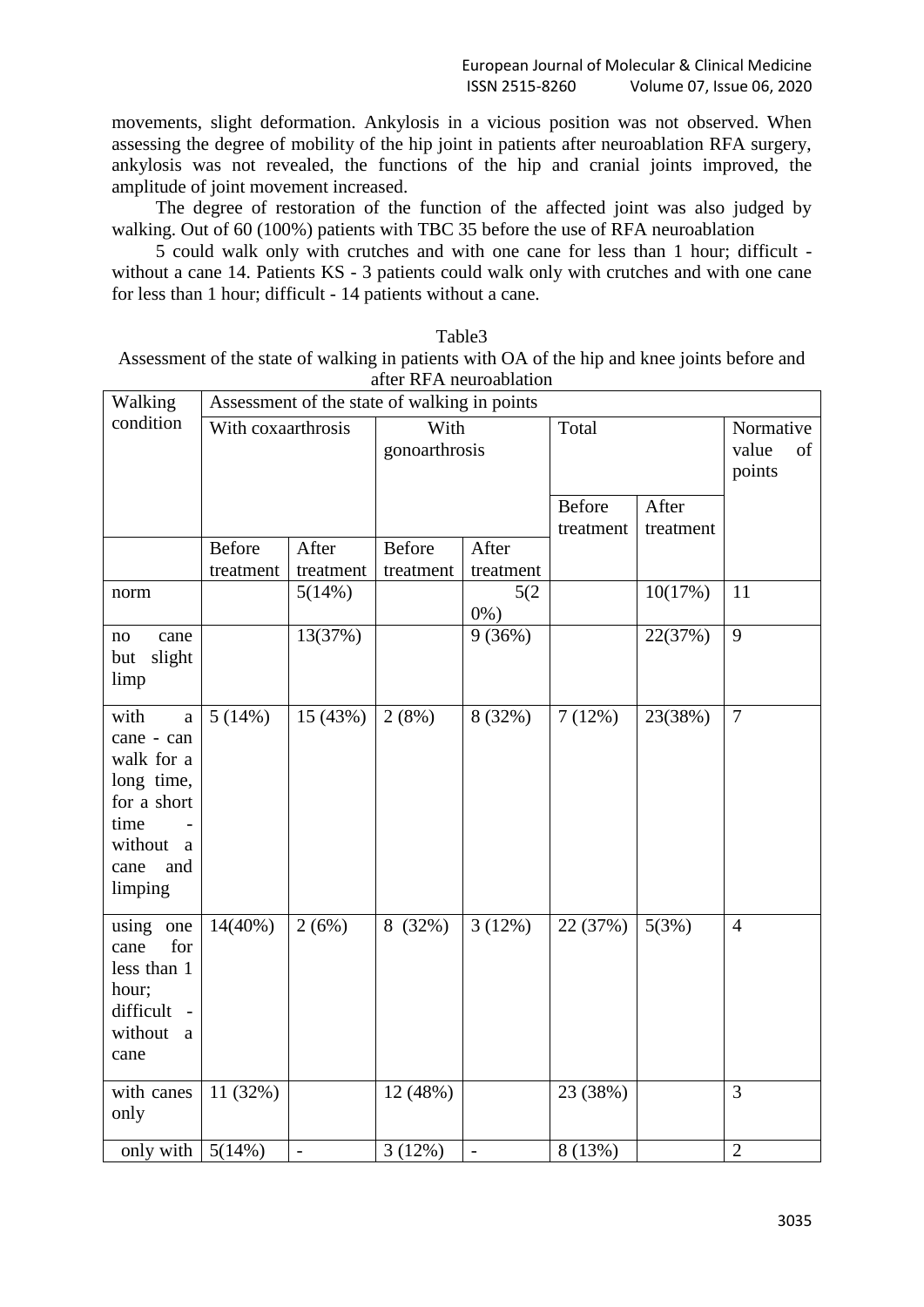| crutches         |                 |                 |                 |                 |    |                 |                  |
|------------------|-----------------|-----------------|-----------------|-----------------|----|-----------------|------------------|
| can't<br>walk    |                 |                 |                 |                 |    |                 | $\boldsymbol{0}$ |
| Total            | 35<br>$(100\%)$ | 35<br>$(100\%)$ | 25<br>$(100\%)$ | 25<br>$(100\%)$ | 60 | 60<br>$(100\%)$ | ۰                |
| Average<br>score | 5,4             | 9,8             | 5,1             | 10,2            |    |                 | $\blacksquare$   |

The table shows that after treatment with coxaarthrosis, out of 35 patients it was noted: in 5 patients walking was noted normalized; 13 patients walked without a cane, but with a slight limp; 15 patients with a cane could walk for a long time, for a short time - without a cane and limping; 2 patients using one cane less than 1 hour, difficult - without a cane. Patients walked only with crutches and could not walk without being noted.

After treatment with gonoarthrosis, out of 25 patients, 5 patients showed normal walking; in 9 patients they walked without a cane, but with slight limp; 8 patients with a cane could walk for a long time, for a short time - without a cane and lame; 3 patients with one cane for less than 1 hour, difficult - without a cane. Patients walked only with crutches and could not walk - they were not noted.

 The patients observed by us before treatment were observed with varying severity of pain, mobility and walking. After treatment, these indicators of joint pain gradually decreased and the mobility of the joints, walking improved, which indicates the effectiveness of the use of RFA neuroablation by the technique we developed for coxarthrosis and gonarthrosis. We have evaluated the results of treatment with the use of RFA neuroablation in cox arthrosis and gonoarthrosis by the method developed by us in the near future according to the scale of U. Oberg, table 4

# Table 4

Evaluation of the results of treatment of the use of RFA neuroablation for cox arthrosis and gonoarthrosis by the method developed by us in the near future according to the U. Oberg scale

|                            | ovuv          |                    |              |
|----------------------------|---------------|--------------------|--------------|
| Assessment (score)         | With          | With coxaarthrosis | of<br>Number |
|                            | gonoarthrosis |                    | patients     |
| Very good $(11-12)$        | 12 (35%)      | (32%)<br>8         | 20(30%)      |
| Good $(10)$                | 19 (54%)      | 14 (56%)           | 33(55%)      |
| Medium $(9)$               | 3(8%)         | 2(8%)              | 5(12%)       |
| Unsatisfactory (7 or less) | 1(3%)         | $1(4\%)$           | 2(3%)        |
| Total                      | 35 (100%)     | 25 (100%)          | $60(100\%)$  |

The table shows in the next 3 months. the results in patients with gonoarthrosis were obtained very good 12 (35%) and good 19 (54%) and coxaarthrosis very good 8 (32%) and good 14 (56%), These indicators indicate rehabilitation

the effectiveness of this method.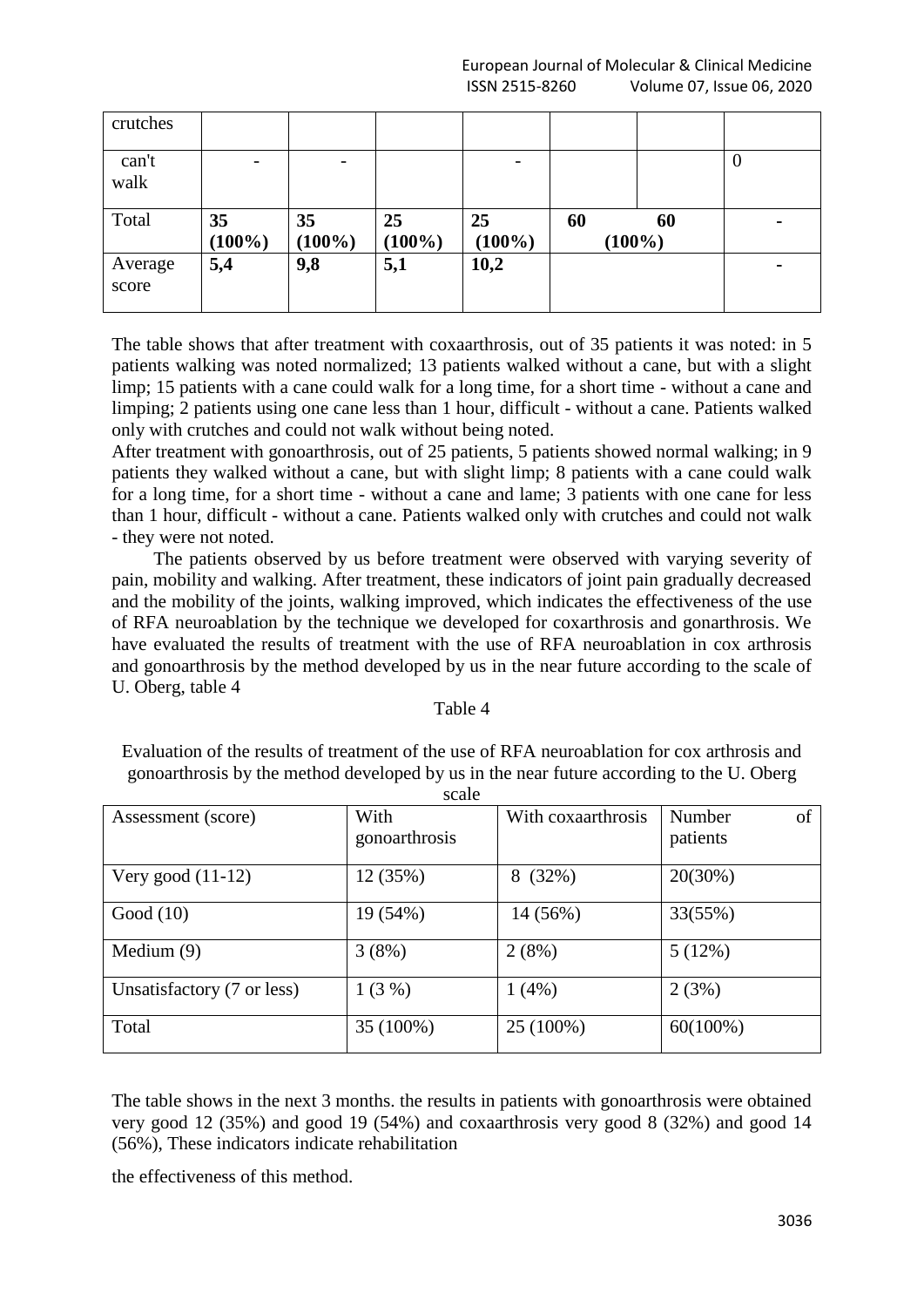Examples of patients: Patient A. D 70 years old with a diagnosis of Coxarthrosis of the hip joint on the left to the right, grade 2. Before treatment, there was severe pain even at night, flexion less than 40 degrees, walked only with canes. After treatment, there was a slight pain during walking, quickly disappeared during rest; 80–90 degree flexion, abduction: less than 15 degrees: walked without a cane, but had slight limp. The mean score was 5.2 before treatment after treatment became 9.6

 Thus, we evaluated the results of treatment according to the U. Oberg scale as good and very good results were considered when the patients had no pain in the joints when walking and at rest, we also took into account the increase in the range of motion of the joints and normal walking. In patients with osteoarthritis of large joints, we noted an improvement in results after 1 month in 85.5%, 3 months in 88.0%, 6 months in 82.5%, 12 months in 78.5%. .. The duration of remission has increased for at least 9 months. Unsatisfactory results were observed in 1 (3%) patient with osteoarthritis of the IV knee joint who required surgical treatment, i.e. endorothesis of the knee joint due to the presence of concomitant diseases, the method of knee joint ablation was performed.

# **3. CONCLUSIONS:**

1. RFA may relieve pain symptoms in cases where other conservative treatments have failed

2. The use of RFNA is a modern, effective and promising method of treatment and results after 1 month in 85.5%, 3 months in 89.3%, 6 months in 82.5%, 12 months in 78.5% ... The duration of remission increased for at least 9 months.

# **LITERATURE**

- [1]. Fischenko Ya.V., Kudrin A.P., Kravchuk L.D. Radiofrequency neuroablation in the treatment of pain in the sacroiliac joint Bolʹ, sustavy, pozvonočnik, ISSN 2224-1507 (print), ISSN 2307-1133 (online) Vol. 8, No 2, 2018.80-84 st.
- [2]. Liliang PC, Lu K, Weng HC, Liang CL, Tsai YD, Chen HJ. The therapeutic efficacy of sacroiliac joint blocks with triamcinol one acetonide in the treatment of sacroiliac joint dysfunction without spondyloarthropathy. Spine (Phila Pa 1976). 2009 Apr 20;34(9):896- 900. doi: 10.1097/BRS.0b013e31819e2c78.
- [3]. Cohen SP, Strassels SA, Kurihara C, et al. Outcome predictors for sacroiliac joint (lateral branch) radiofrequency denervation. Reg Anesth Pain Med. 2009 May-Jun;34(3):206-14. doi: 10.1097/ AAP.0b013e3181958f4b.
- [4]. Hirabayashi К, Miyakawa J, Satomi K. Operative results and postoperative progression of ossification among patients with ossification of cervical posterior longitudinal ligament. Spine (Phila Pa 1976). 1981 Jul-Aug;6(4):354-64. doi: 10.1097/00007632- 198107000-00005.
- [5]. Benzon H, Rathmell J, Wu C, Turk D, Argoff C, Hurley R. Practical Management of Pain, 5th ed. Mosby; 2014. 1144 p.
- [6]. Gevargez A, Groenemeyer D, Schirp S, Braun M. CT-guided percutaneous radiofrequency denervation of the sacroiliac joint. Eur Radiol. 2002 Jun;12(6):1360-5. doi: 10.1007/s00330-001-1257-2.
- [7]. Yin W, WillarCohen SP, Abdi S. Lateral branch blocks as a treatment for sacroiliac joint pain: a pilot study. Reg Anesth Pain Med. 2003 Mar-Apr;28(2):113-9. doi: 10.1053/rapm.2003.50029. 8. d F, Carreiro J, Dreyfuss P. Sensory stimulation guided sacroiliac join radiofrequency neurotomy: technique based on neuroanatomy of the dorsal sacral plexus. Spine (Phila Pa 1976). 2003 Oct 15;28(20):2419-25. doi: 10.1097/01.BRS.0000085360.03758. C3.